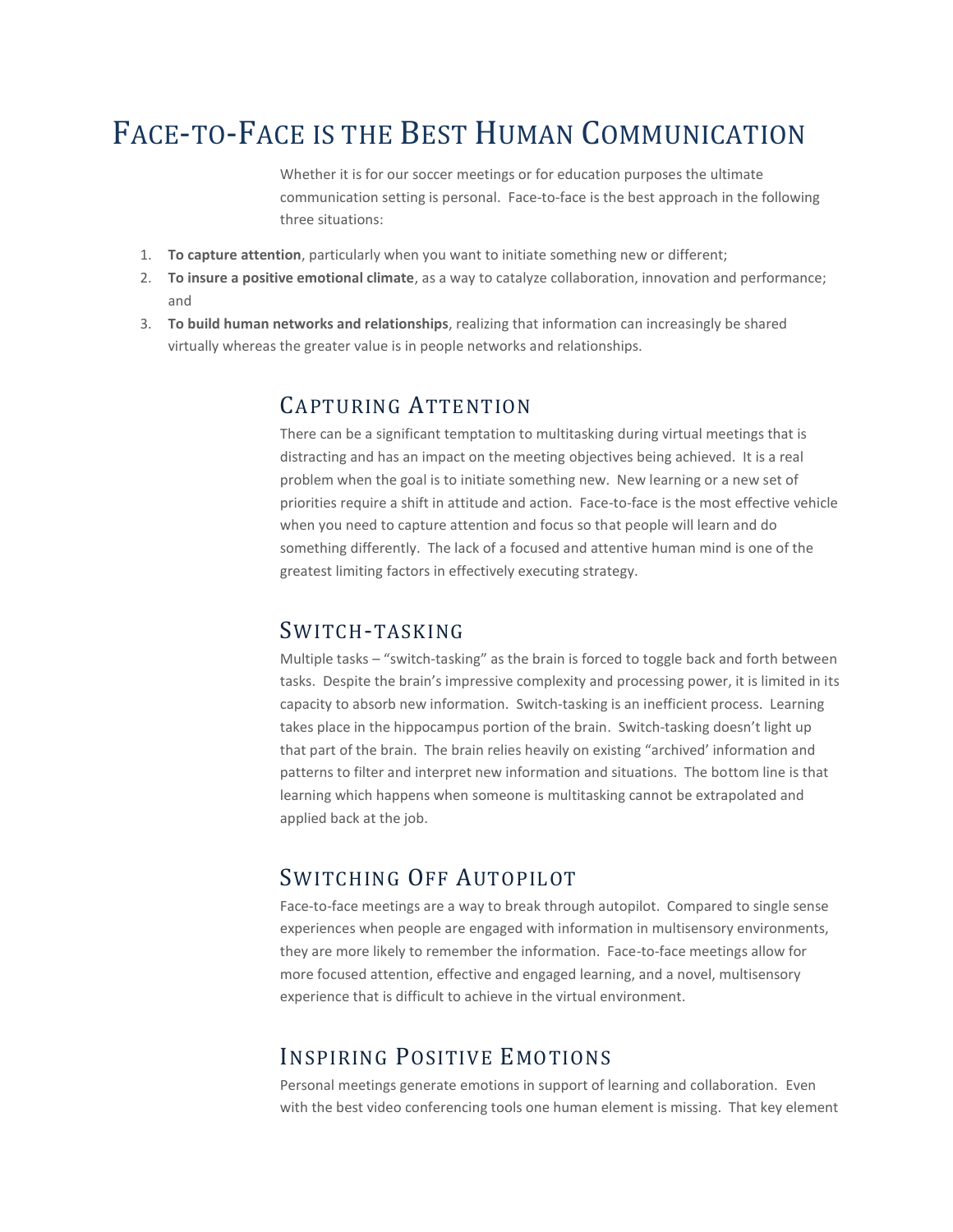is inspiration. Face-to-face is the most effective vehicle when we want to inspire people and energize a positive emotional climate. This positive emotional climate enhances everything, including collaboration, relationship-building, creativity and performance. Managing individual and collective emotions that make up a group's emotional climate is a significant aspect of effective knowledge work.

#### EMOTIONAL CONTAGION

Research has confirmed that emotions, attitudes and moods do ripple out from individuals and, in the process, influence not only other individuals' emotions, thoughts, attitudes and behaviors, but also the dynamics of the entire group.

#### MIRROR NEURONS

These neurons fire in response to intentional and visible actions. For example a speaker's body language causes the stimulation of mirror neurons in the brain of the listener. The listener's brain is mimicking the brain of the person doing the action. This response happens below the level of conscious recognition. Large-group meetings are a powerful tool to inspire and motivate people while also strengthening a positive emotional climate that has a ripple effect way beyond the meeting.

#### BUILDING HUMAN NETWORKS AND RELATIONSHIPS

Face-to-face meetings provide the best environment for the chaotic process of networking, reconnecting, story-telling and relationship building to occur.

### SOCIAL CAPITAL

It is the quality of the relationships between the individuals in an organization that provides the collective resilience, agility and will to succeed that is necessary for success. It is through regular large-group face-to-face forums that people are able to connect to one another and to the association in such a way that a sense of collective identification and energized commitment to shared purposes and goals is instilled.

# The Game for All Kids!®